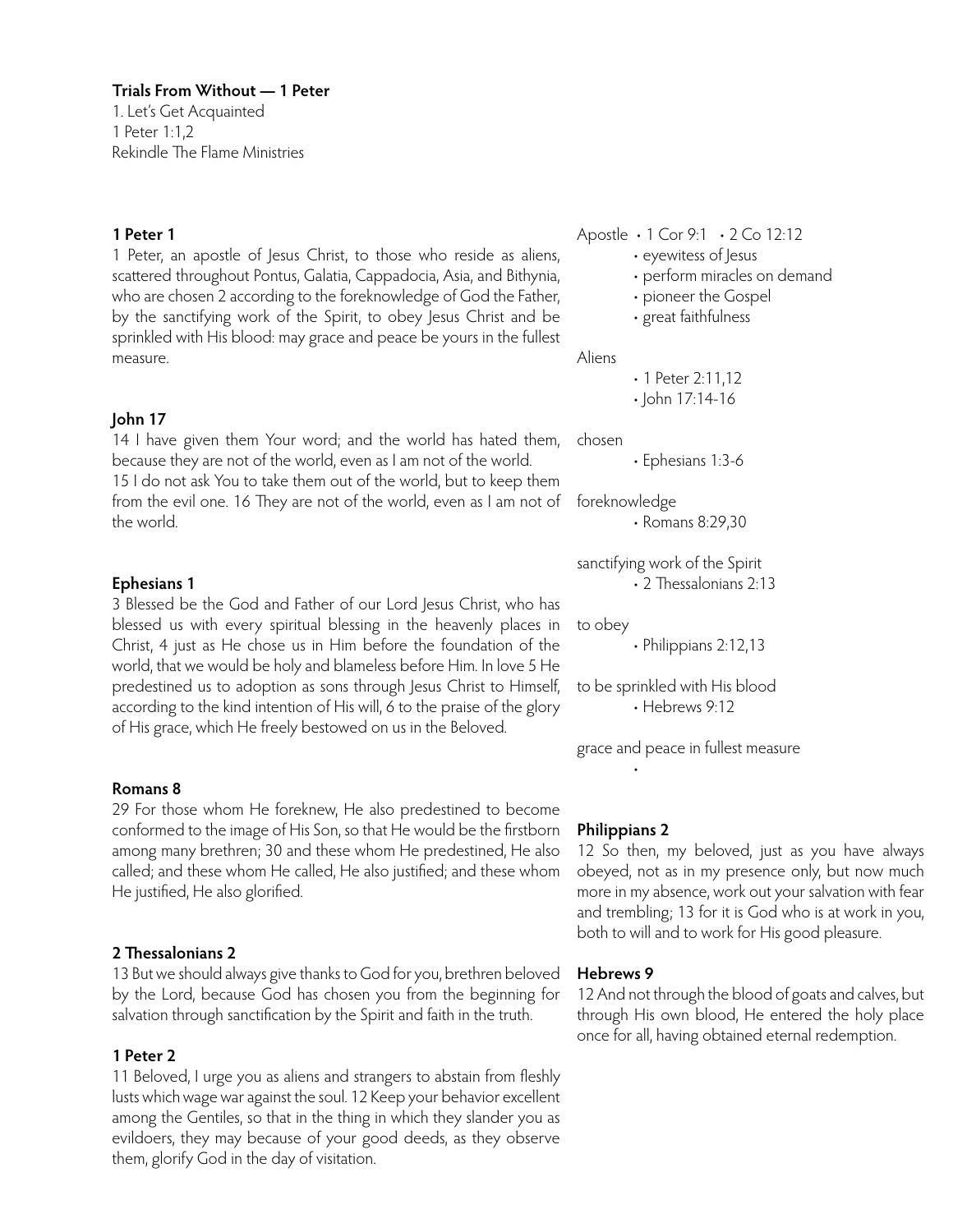**Trials From Without — 1 Peter** 2. You Are Protected 1 Peter 1:3-5 Rekindle The Flame Ministries

| According to great mercy                                                                                                                              |
|-------------------------------------------------------------------------------------------------------------------------------------------------------|
| 3 Blessed be the God and Father of our Lord Jesus Christ, who Caused us to be born again<br>$\cdot$ John 1:12,13<br>• Romans 9:16<br>To a living hope |
| Through Jesus' resurrection                                                                                                                           |
| To obtain a reserved inheritance                                                                                                                      |
| For you who are protected                                                                                                                             |
| by the power of God                                                                                                                                   |
| through faith                                                                                                                                         |
| for a salvation                                                                                                                                       |
|                                                                                                                                                       |
|                                                                                                                                                       |

to be revealed at the last time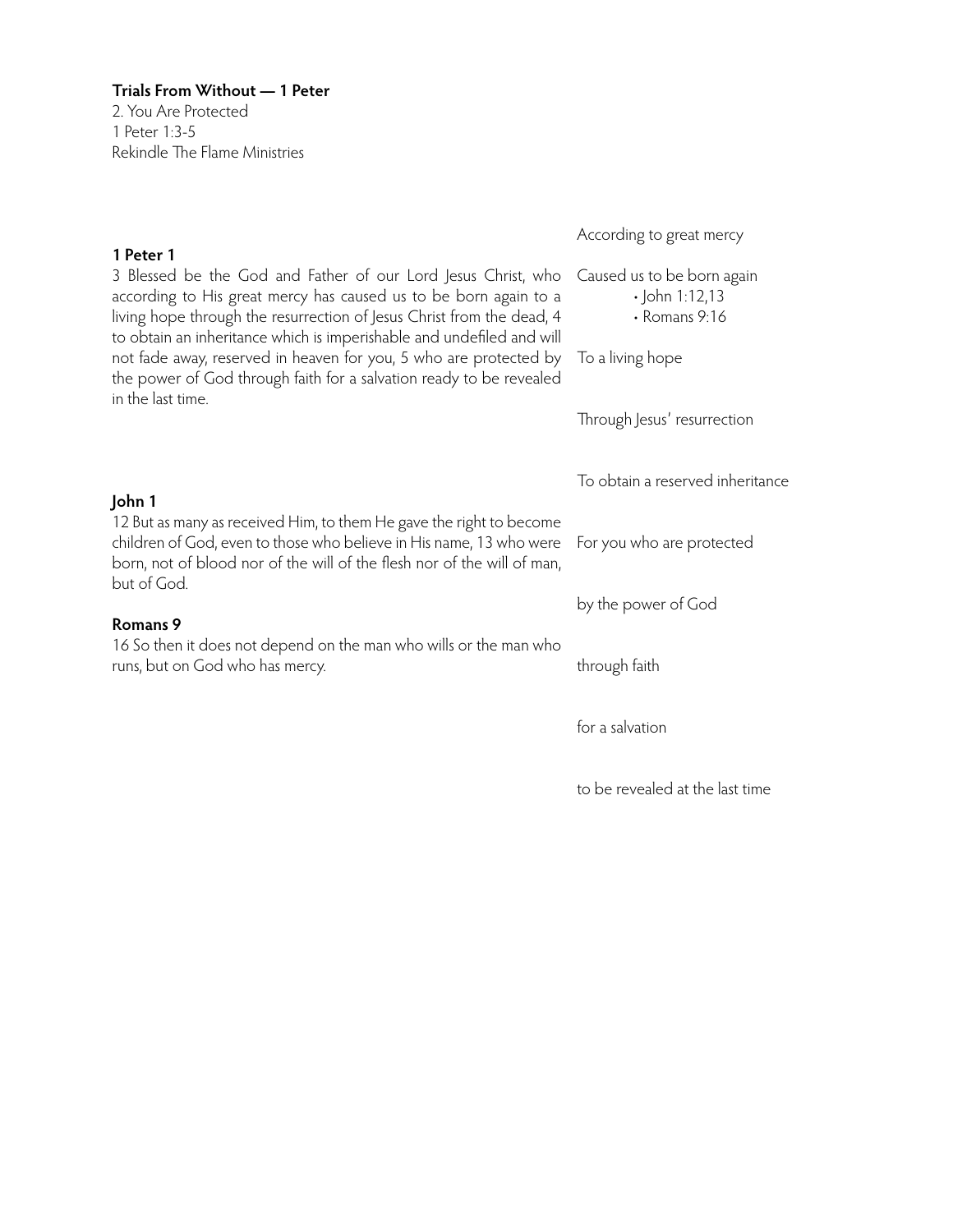3. The Value Of Trials 1 Peter 1:6-9 Rekindle The Flame Ministries

# **1 Peter 1**

6 In this you greatly rejoice, even though now for a little while, if necessary, you have been distressed by various trials, 7 so that the proof of your faith, being more precious than gold which is perishable, even though tested by fire, may be found to result in praise and glory and honor at the revelation of Jesus Christ; 8 and though you have not seen Him, you love Him, and though you do not see Him now, but believe in Him, you greatly rejoice with joy inexpressible and full of glory, 9 obtaining as the outcome of your faith the salvation of your souls.

In this you greatly rejoice

even though now for a little while necessarily

distressed by various trials

the proof of your faith

- more precious than gold
- tested by fire
- may bring praise, glory and honor
- at the revealing of Jesus

you haven't seen Him — you love Him you don't see Him — you believe in Him you rejoice

the outcome? the salvation of your soul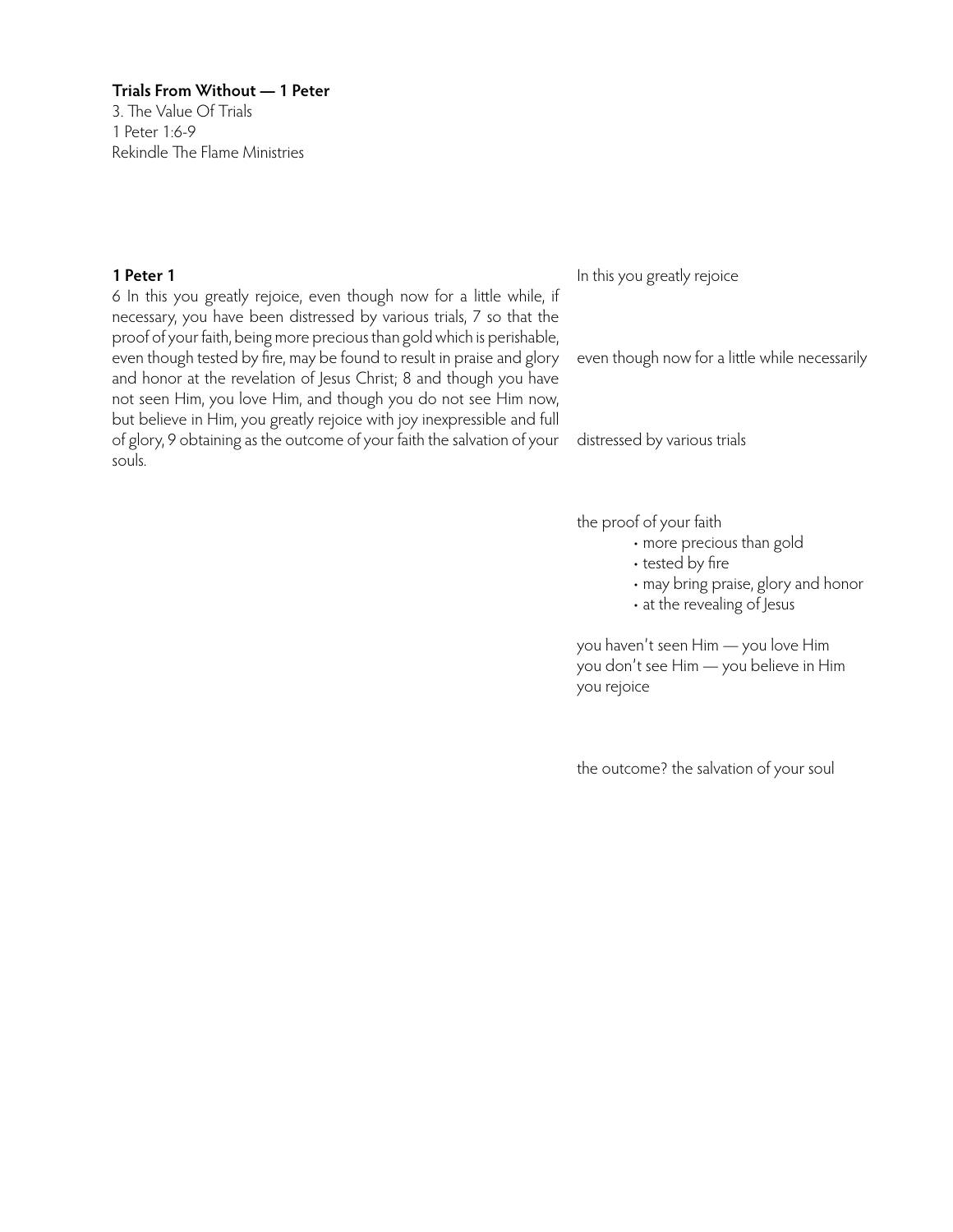4. Introduction To Inspiration 1 Peter 1:10-12 Rekindle The Flame Ministries

# **1 Peter 1**

10 As to this salvation, the prophets who prophesied of the grace that would come to you made careful searches and inquiries, 11 seeking to know what person or time the Spirit of Christ within them was indicating as He predicted the sufferings of Christ and the glories to follow. 12 It was revealed to them that they were not serving themselves, but you, in these things which now have been announced to you through those who preached the gospel to you by the Holy Spirit sent from heaven — things into which angels long to look

# **2 Peter 1**

20 But know this first of all, that no prophecy of Scripture is a matter of one's own interpretation, 21 for no prophecy was ever made by an act of human will, but men moved by the Holy Spirit spoke from God.

# **2 Timothy 3**

16 All Scripture is inspired by God and profitable for teaching, for reproof, for correction, for training in righteousness; 17 so that the man of God may be adequate, equipped for every good work.

The supernatural act of God whereby through His Spirit He breathed His word in completeness and without error to the writers of scripture. It was not dictation as evidenced by the different styles, yet is without disagreement though recorded by authors over a year timeframe.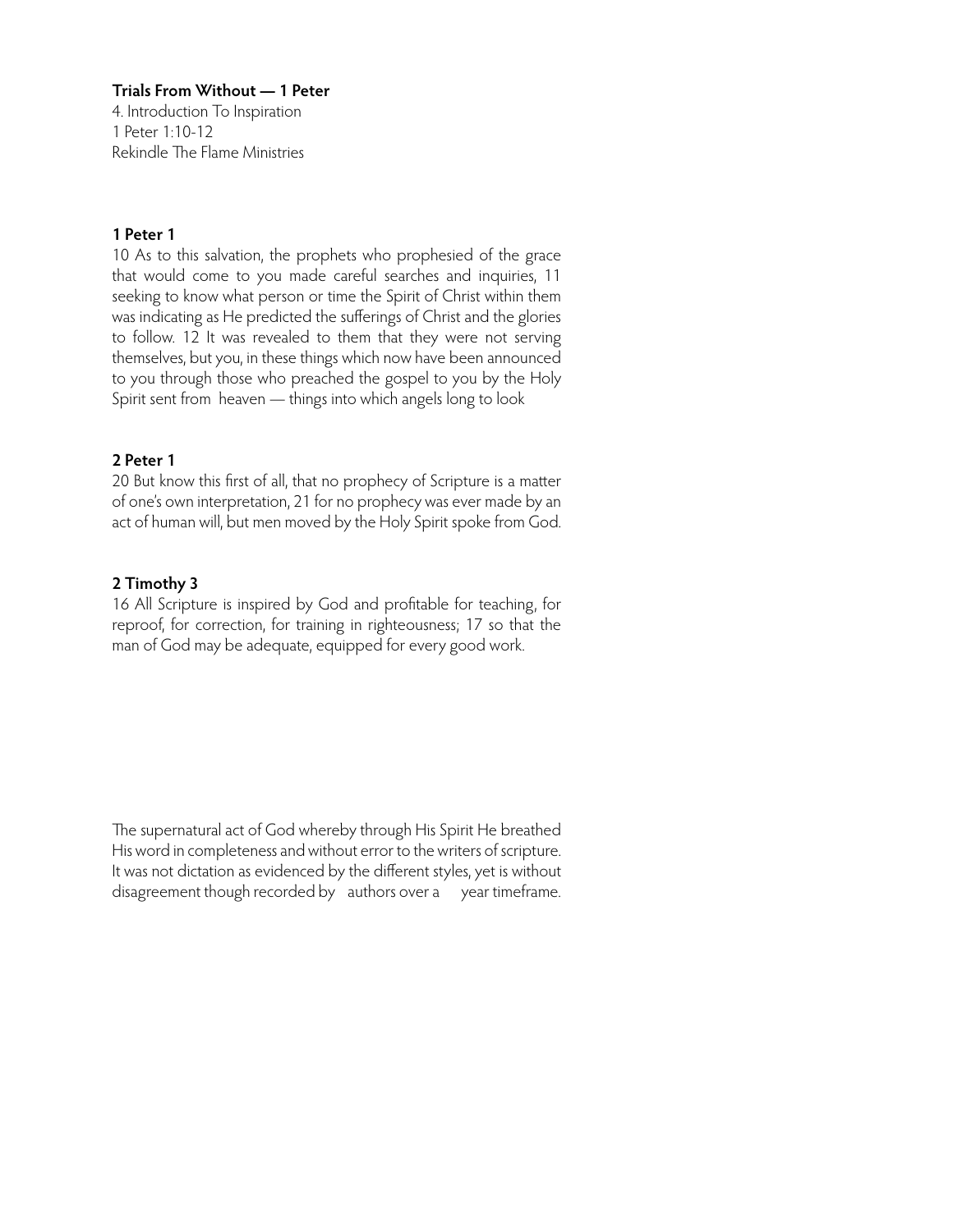5. Healthy Thinking 1 Peter 1:13-16 Rekindle The Flame Ministries

#### **1 Peter 1**

13 Therefore, prepare your minds for action, keep sober in spirit, fix your hope completely on the grace to be brought to you at the revelation of Jesus Christ.

14 As obedient children, do not be conformed to the former lusts which were yours in your ignorance, 15 but like the Holy One who called you, be holy yourselves also in all your behavior; 16 because it is written, "You shall be holy, for I am holy."

# **Prepare your mind for action** — It is taken from the custom of the eastern nations who, when they had occasion to exert themselves (as in journeying, running, etc.), used to bind up their long-flowing garments by a girdle or belt about their hips. to be earnest in doing something

**Keep sober in spirit** — The word does not mean to abstain from the use of alcohol but rather to refrain from the abuse of it which leads to intoxication.

**Fix your hope completely** — Perfectly, entirely, steadfastly, unwaveringly, altogether, utterly, by any means

#### **Do not be conformed to former lusts**

• they pertained to ignorance

• Ephesians 4:17-19

# **Be holy as God is holy**

# **1 John 1**

5 This is the message we have heard from Him and announce to you, that God is Light, and in Him there is no darkness at all. 6 If we say that we have fellowship with Him and yet walk in the darkness, we lie and do not practice the truth; 7 but if we walk in the Light as He Himself is in the Light, we have fellowship with one another, and the blood of Jesus His Son cleanses us from all sin.

#### **Romans 12**

1 Therefore I urge you, brethren, by the mercies of God, to present your bodies a living and holy sacrifice, acceptable to God, which is your spiritual service of worship. 2 And do not be conformed to this world, but be transformed by the renewing of your mind, so that you may prove what the will of God is, that which is good and acceptable and perfect.

# **2 Timothy 2**

22 Now flee from youthful lusts and pursue righteousness, faith, love and peace, with those who call on the Lord from a pure heart.

# **Hebrews 12**

10 For they disciplined us for a short time as seemed best to them, but He disciplines us for our good, so that we may share His holiness.

#### **1 Corinthians 10**

5 Nevertheless, with most of them God was not wellpleased; for they were laid low in the wilderness. 6 Now these things happened as examples for us, so that we would not crave evil things as they also craved. 7 Do not be idolaters, as some of them were; as it is written, "The people sat down to eat and drink, and stood up to play." 8 Nor let us act immorally, as some of them did, and twenty-three thousand fell in one day. 9 Nor let us try the Lord, as some of them did, and were destroyed by the serpents. 10 Nor grumble, as some of them did, and were destroyed by the destroyer. 11 Now these things happened to them as an example, and they were written for our instruction, upon whom the ends of the ages have come.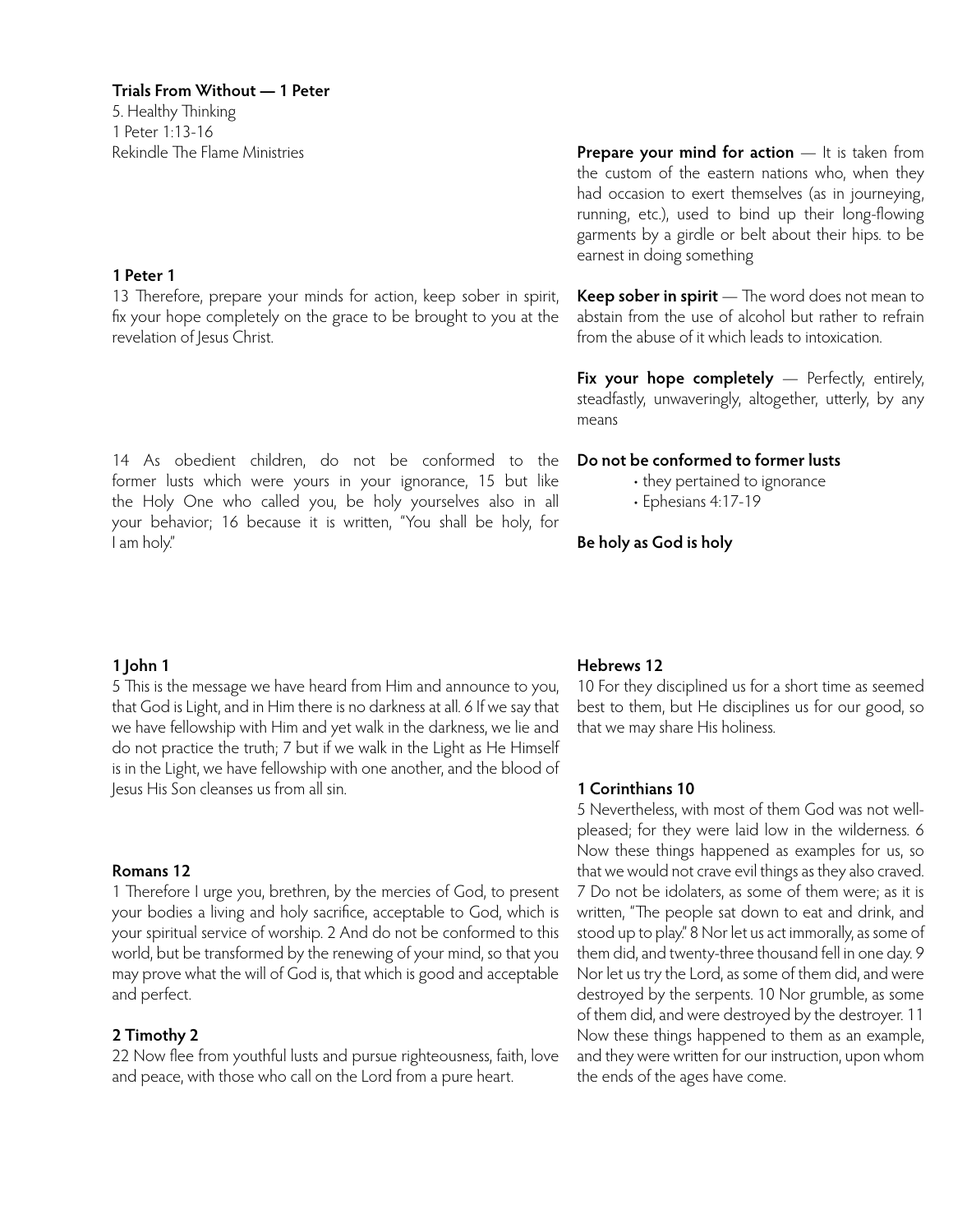6.. Valuing Redemption 1 Peter 1:17-21 Rekindle The Flame Ministries

#### **1 Peter 1**

17 If you address as Father the One who impartially judges according to each one's work, conduct yourselves in fear during the time of your stay on earth; 18 knowing that you were not redeemed with perishable things like silver or gold from your futile way of life inherited from your forefathers, 19 but with precious blood, as of a lamb unblemished and spotless, the blood of Christ. 20 For He was foreknown before the foundation of the world, but has appeared in these last times for the sake of you 21 who through Him are believers in God, who raised Him from the dead and gave Him glory, so that your faith and hope are in God.

#### **Acts 2**

22 Men of Israel, listen to these words: Jesus the Nazarene, a man attested to you by God with miracles and wonders and signs which God performed through Him in your midst, just as you yourselves know - 23 this Man, delivered over by the predetermined plan and foreknowledge of God, you nailed to a cross by the hands of godless men and put Him to death.

If you call God "Father"

Live reverently/respectfully

You weren't redeemed with tangibles

You were redeemed with Christ's precious blood • a spotless lamb

He was foreknown before creation • the decrees of God Creation Fall Salvation Elect Israel & the Church

Now He has appeared for the chosen • God raised Him from the dead • God gave Him glory

Now your faith and hope are in God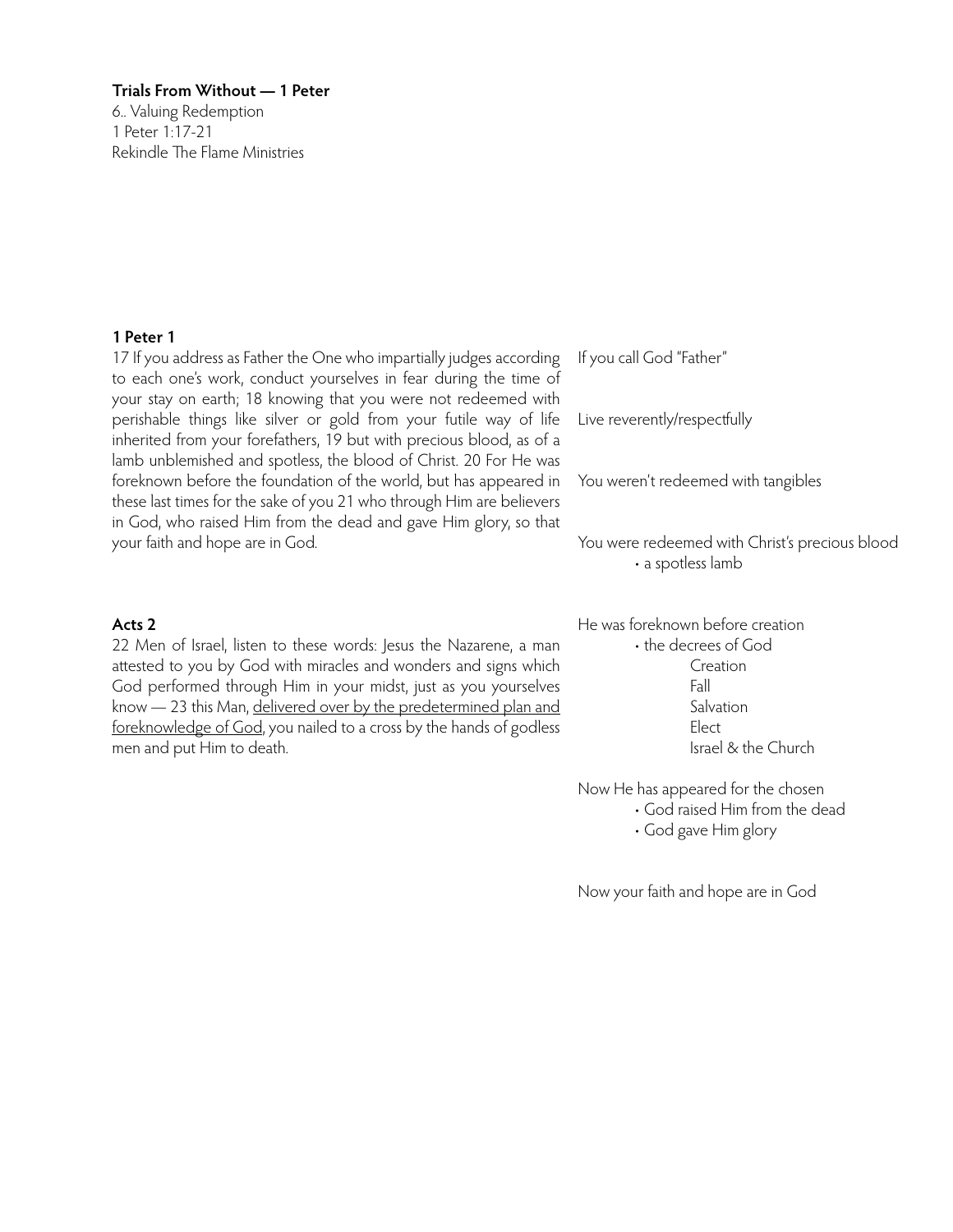7. The Power of the Word 1 Peter 1:22-25 Rekindle The Flame Ministries

#### **1 Peter 1**

22 Since you have in obedience to the truth purified your souls for a sincere love of the brethren, fervently love one another from the heart, 23 for you have been born again not of seed which is perishable but imperishable, that is, through the living and enduring word of God. 24 For, "All flesh is like grass, and all its glory like the flower of grass. The grass withers, and the flower falls off, 25 but the word of the Lord endures forever." And this is the word which was preached to you. Purity of the soul through obedience to the truth Potential for fervent love Because of the new birth • imperishable seed — living and enduring

#### **1 Timothy 1**

5 But the goal of our instruction is love from a pure heart and a good Everything in creation is perishing conscience and a sincere faith.

**1 Timothy 4**

6 In pointing out these things to the brethren, you will be a good servant of Christ Jesus, constantly nourished on the words of the faith and of the sound doctrine which you have been following. 7 But have nothing to do with worldly fables fit only for old women. On the other hand, discipline yourself for the purpose of godliness; 8 for bodily discipline is only of little profit, but godliness is profitable for all things, since it holds promise for the present life and also for the life to come. 9 It is a trustworthy statement deserving full acceptance. 10 For it is for this we labor and strive, because we have fixed our hope on the living God, who is the Savior of all men, especially of believers.

#### **2 Timothy 4**

1 I solemnly charge you in the presence of God and of Christ Jesus, who is to judge the living and the dead, and by His appearing and His kingdom: 2 preach the word; be ready in season and out of season; reprove, rebuke, exhort, with great patience and instruction. 3 For the time will come when they will not endure sound doctrine; but wanting to have their ears tickled, they will accumulate for themselves teachers in accordance to their own desires, 4 and will turn away their ears from the truth and will turn aside to myths.

# word of God

The word endures forever

The word is the preached message

#### **Psalm 119**

89 Forever, O LORD, Your word is settled in heaven.

#### **Hebrews 1**

10 And, "You, Lord, in the beginning laid the foiundation of the earth, and the heavens are the works of Your hands; 11 they will perish, but You remain; and they all will become old like a garment, 12 and like a mantle You will roll them up; like a garment they will also be changed. But You are the same, and Your years will not come to an end."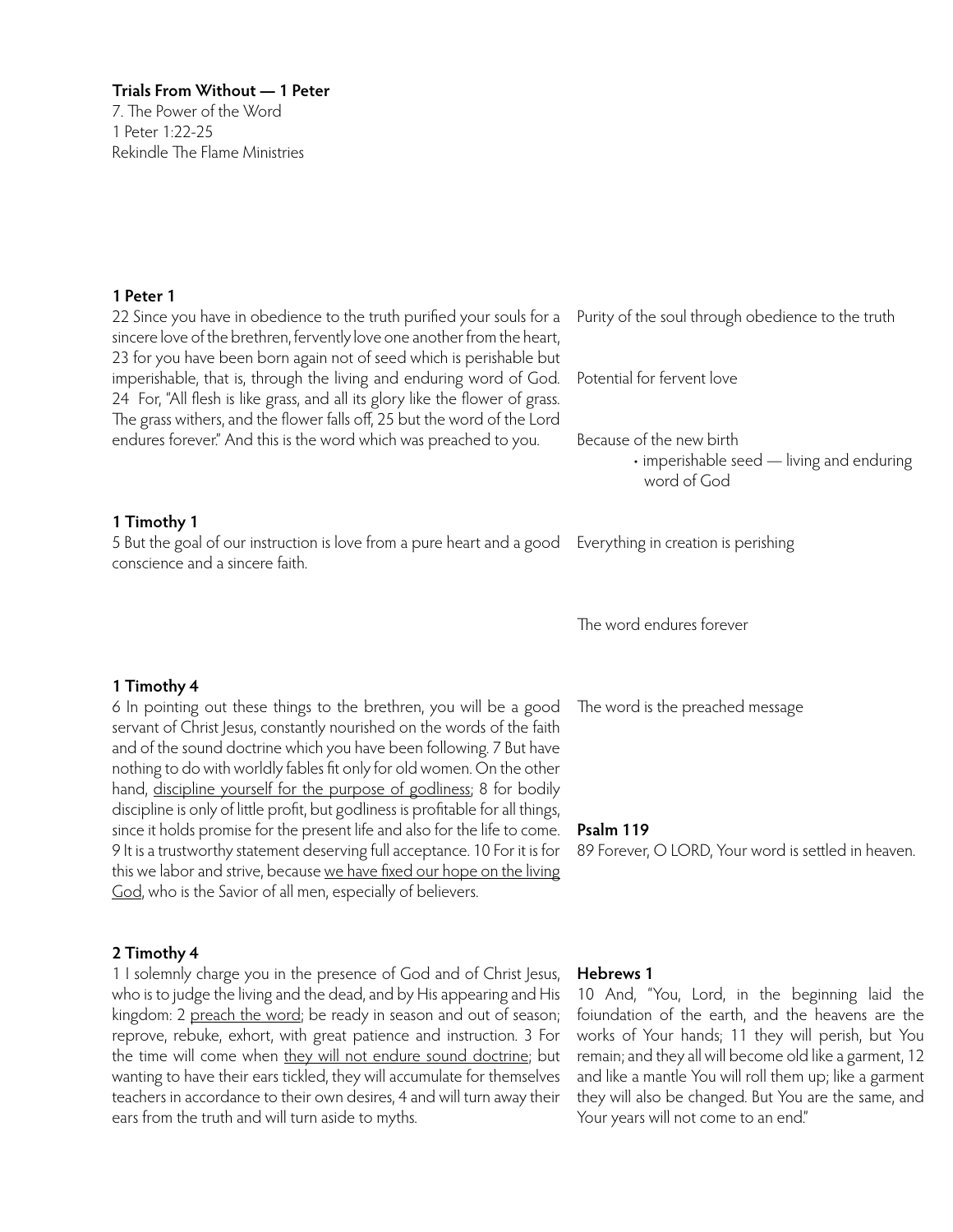8. Priorities 1 Peter 2:1-3 Rekindle The Flame Ministries

#### **1 Peter 2**

1 Therefore, putting aside all malice and all deceit and hypocrisy and envy and all slander, 2 like newborn babies, long for the pure milk of the word, so that by it you may grow in respect to salvation, 3 if you have tasted the kindness of the Lord.

#### Put aside:

**malice** — Evil in a moral sense meaning wickedness of heart, life, and character

**deceit** — Bait, metaphorically and generally fraud, guile

**hypocrisy** — flattery or evil deception

**envy** — jealousy, pain felt and malignity conceived at the sight of excellence or happiness

**slander** — to speak evil of. What is said might be true, but it intends to make the person look bad

Long for the pure Word as a baby longs for mother's milk.

By it you will grow regarding salvation.

This follows having tasted the kindness of the Lord.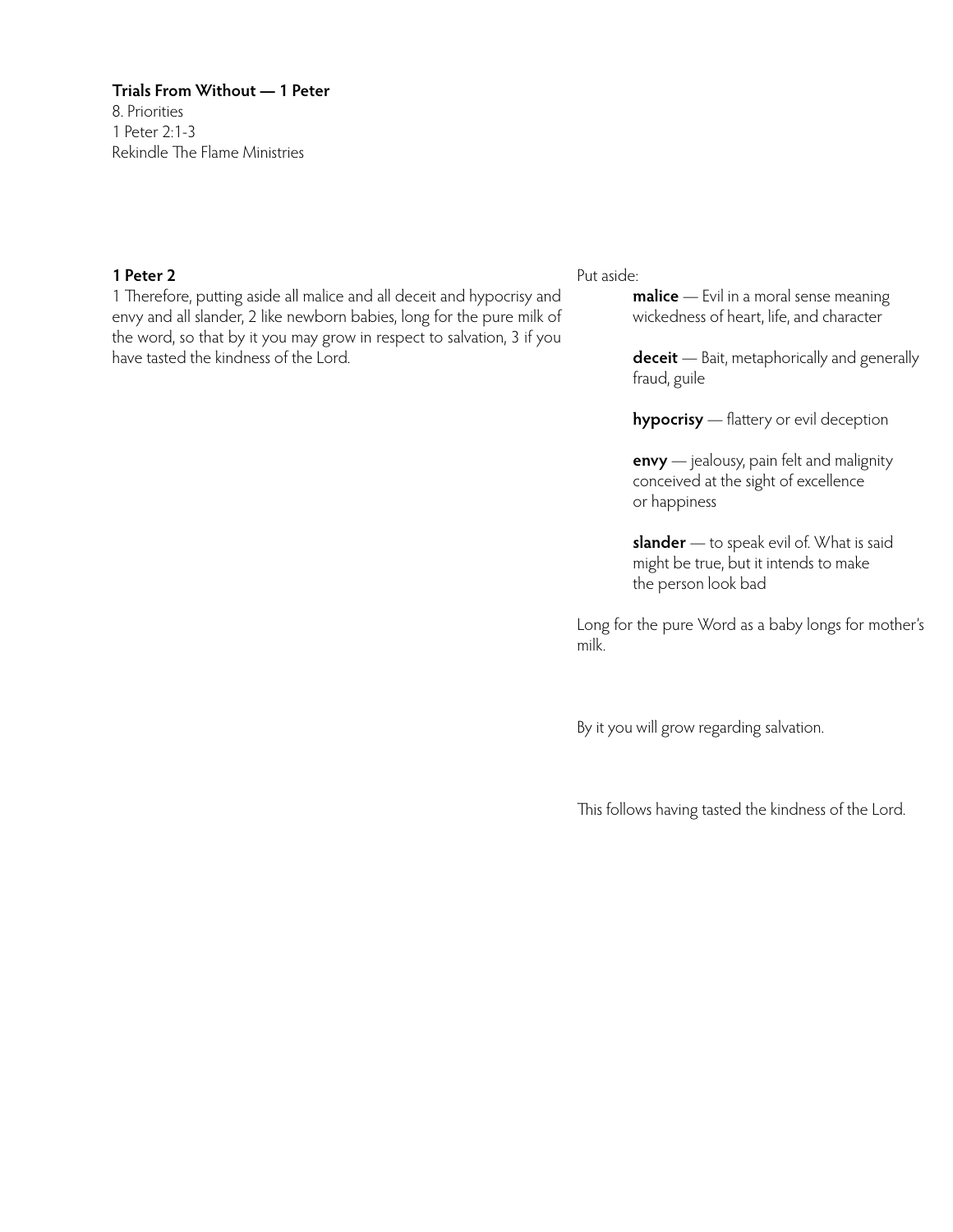9. Stone Upon The Cornerstone 1 Peter 2:4-6 Rekindle The Flame Ministries

# **1 Peter 2**

4 And coming to Him as to a living stone which has been rejected by men, but is choice and precious in the sight of God, 5 you also, as living stones, are being built up as a spiritual house for a holy priesthood, to offer up spiritual sacrifices acceptable to God through Jesus Christ. 6 For this is contained in Scripture: "Behold, I lay in Zion a choice stone, a precious corner stone, and he who believes in Him will not be disappointed."

# **1 Corinthians 6**

19 Or do you not know that your body is a temple of the Holy Spirit who is in you, whom you have from God, and that you are not your own? 20 For you have been bought with a price: therefore glorify A precious corner stone God in your body.

# **1 Corinthians 3**

16 Do you not know that you are a temple of God and that the Spirit of God dwells in you? 17 If any man destroys the temple of God, God will destroy him, for the temple of God is holy, and that is what you are.

#### **Ephesians 2**

19 So then you are no longer strangers and aliens, but you are fellow citizens with the saints, and are of God's household, 20 having been built on the foundation of the apostles and prophets, Christ Jesus Himself being the corner stone, 21 in whom the whole building, being fitted together, is growing into a holy temple in the Lord, 22 in whom you also are being built together into a dwelling of God in the Spirit.

Coming to the rejected Stone

You are living stones

- Built up as a spiritual house
- temples body 1 Cor 6:19,20
	- local church 1 Cor 3:16,17 universal church Ephesians 2

• for a holy priesthood

- to offer up spiritual sacrifies
	- worship in Spirit

• believing in Him has no disappointment

# **Philippians 3**

3 For we are the true circumcision, who worship in the Spirit of God and glory in Christ Jesus and put no confidence in the flesh.

# **John 4**

23 But an hour is coming, and now is, when the true worshipers will worship the Father in spirit and truth; for such people the Father seeks to be His worshipers. 24 God is spirit, and those who worship Him must worship in spirit and truth.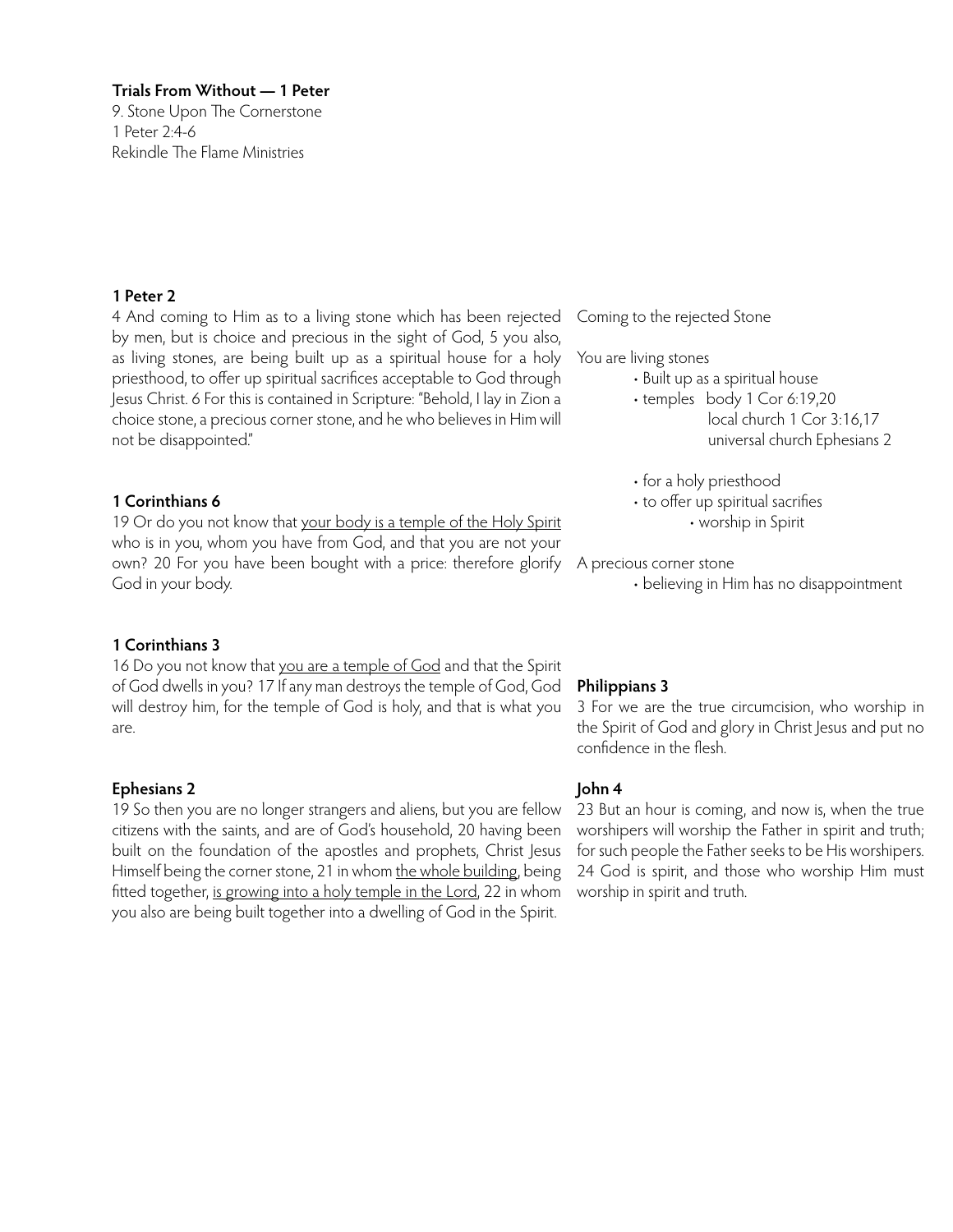**Trials From Without — 1 Peter** 10. The Outcome of Unbelief 1 Peter 2:7,8 Rekindle The Flame Ministries

#### **1 Peter 2**

7 This precious value, then, is for you who believe; but for those who disbelieve, "The stone which the builders rejected, this became the very corner stone," 8 and, "A stone of stumbling and a rock of offense"; for they stumble because they are disobedient to the word, and to this doom they were also appointed.

#### **Acts 4**

12 And there is salvation in no one else; for there is no other name under heaven that has been given among men by which we must be saved.

#### **1 Corinthians 3**

11 For no man can lay a foundation other than the one which is laid, which is Jesus Christ.

#### **Ephesians 2**

19 So then you are no longer strangers and aliens, but you are fellow citizens with the saints, and are of God's household, 20 having been built on the foundation of the apostles and prophets, Christ Jesus Himself being the corner stone, 21 in whom the whole building, being fitted together, is growing into a holy temple in the Lord, 22 in whom you also are being built together into a dwelling of God in the Spirit.

#### **2 Corinthians 2**

14 But thanks be to God, who always leads us in triumph in Christ, and manifests through us the sweet aroma of the knowledge of Him in every place. 15 For we are a fragrance of Christ to God among those who are being saved and among those who are perishing; 16 to the one an aroma from death to death, to the other an aroma from life to life. And who is adequate for these things?

#### **Jude 1**

4 For certain persons have crept in unnoticed, those who were long beforehand marked out for this condemnation, ungodly persons who turn the grace of our God into licentiousness and deny our only Master and Lord, Jesus Christ. 8 Yet in the same way these men, also by dreaming, defile the flesh, and reject authority, and revile angelic majesties. 9 But Michael the archangel, when he disputed with the devil and argued about the body of Moses, did not dare

Belief establishes Jesus' value Unbelief makes Jesus a stone of stumbling The issue is the Word of God Unbelievers' judgment was pre-planned

pronounce against him a railing judgment, but said, "The Lord rebuke you!" 10 But these men revile the things which they do not understand; and the things which they know by instinct, like unreasoning animals, by these things they are destroyed. 11 Woe to them! For they have gone the way of Cain, and for pay they have rushed headlong into the error of Balaam, and perished in the rebellion of Korah. 12 These are the men who are hidden reefs in your love feasts when they feast with you without fear, caring for themselves; clouds without water, carried along by winds; autumn trees without fruit, doubly dead, uprooted; 13 wild waves of the sea, casting up their own shame like foam; wandering stars, for whom the black darkness has been reserved forever. 14 It was also about these men that Enoch, in the seventh generation from Adam, prophesied, saying, "Behold, the Lord came with many thousands of His holy ones, 15 to execute judgment upon all, and to convict all the ungodly of all their ungodly deeds which they have done in an ungodly way, and of all the harsh things which ungodly sinners have spoken against Him." 16 These are grumblers, finding fault, following after their own lusts; they speak arrogantly, flattering people for the sake of gaining an advantage.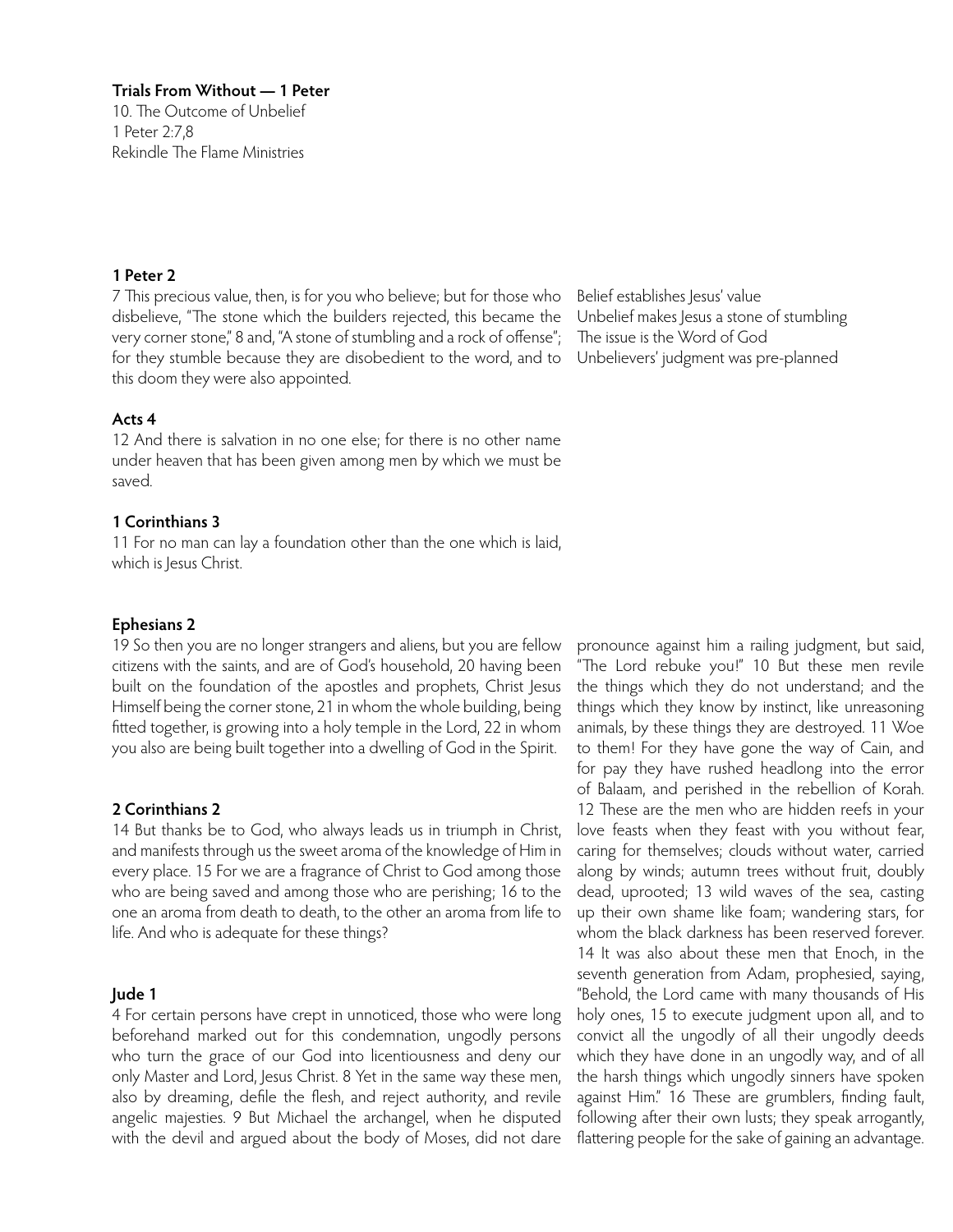11. The High Value of Redemption 1 Peter 2:9-12 Rekindle The Flame Ministries

#### **1 Peter 2**

9 But you are a chosen race, a royal priesthood, a holy nation, a people for God's own possession, so that you may proclaim the excellencies of Him who has called you out of darkness into His marvelous light; 10 for you once were not a people, but now you are the people of God; you had not received mercy, but now you have received mercy.

#### **A valuable status**

- chosen race
	- royal priesthood
- a holy nation
- God's own possession

#### **You can proclaim His excellencies**

- you once weren't a people, now you are
- you hadn't received mercy, now have

11 Beloved, I urge you as aliens and strangers to abstain from fleshly lusts which wage war against the soul. 12 Keep your behavior excellent among the Gentiles, so that in the thing in which they slander you as evildoers, they may because of your good deeds, as they observe them, glorify God in the day of visitation.

#### **2 Peter 2**

7 And if He rescued righteous Lot, oppressed by the sensual conduct of unprincipled men 8 (for by what he saw and heard that righteous man, while living among them, felt his righteous soul tormented day after day by their lawless deeds), 9 then the Lord knows how to rescue the godly from temptation, and to keep the unrighteous under punishment for the day of judgment.

#### **2 Corinthians 6**

14 Do not be bound together with unbelievers; for what partnership have righteousness and lawlessness, or what fellowship has light with darkness? 15 Or what harmony has Christ with Belial, or what has a believer in common with an unbeliever? 16 Or what agreement has the temple of God with idols? For we are the temple of the living God; just as God said, "I will dwell in them and walk among them; and I will be their God, and they shall be my people. 17 Therefore, come out from their mist and be separate," says the Lord. "And do not touch what is unclean; and I will welcome you. 18 And I will be a father to you, and you shall be sons and daughters to Me," says the Lord Almighty.

#### **A valuable lifestyle**

- you are aliens and strangers
- abstain from fleshly lusts
- maintain excellent behavior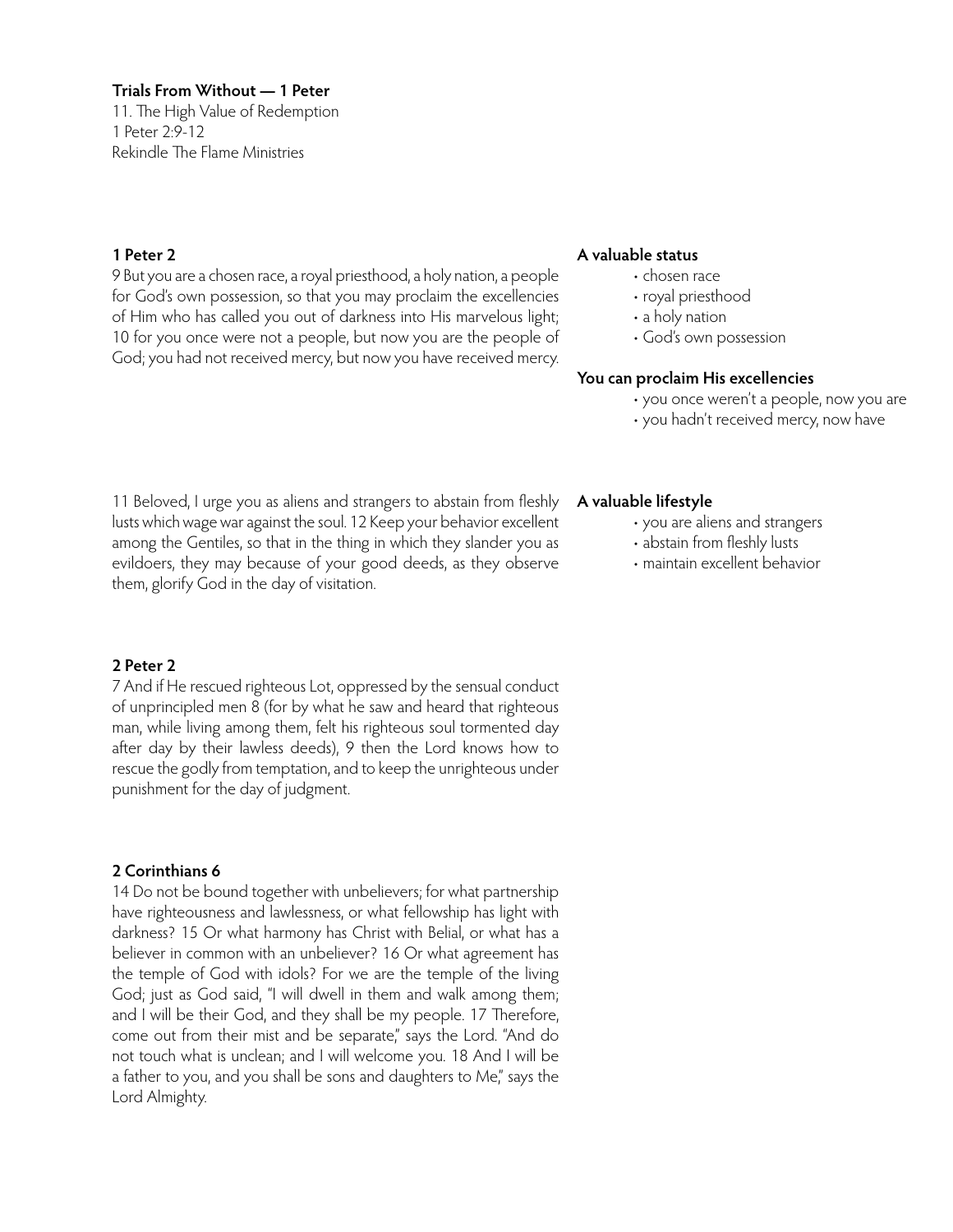12. Relating To Human Authority 1 Peter 2:13-25 Rekindle The Flame Ministries

#### **1 Peter 2**

13 Submit yourselves for the Lord's sake to every human institution, whether to a king as the one in authority, 14 or to governors as sent by him for the punishment of evildoers and the praise of those who do right. 15 For such is the will of God that by doing right you may silence the ignorance of foolish men. 16 Act as free men, and do not use your freedom as a covering for evil, but use it as bondslaves of God.

17 Honor all people, love the brotherhood, fear God, honor the king. 18 Servants, be submissive to your masters with all respect, not only to those who are good and gentle, but also to those who are unreasonable. 19 For this finds favor, if for the sake of conscience toward God a person bears up under sorrows when suffering unjustly. 20 For what credit is there if, when you sin and are harshly treated, you endure it with patience? But if when you do what is right and suffer for it you patiently endure it, this finds favor with God.

21 For you have been called for this purpose, since Christ also suffered for you, leaving you an example for you to follow in His steps, 22 who **You have been called for a purpose** committed no sin, nor was any deceit found in his mouth; 23 and while being reviled, He did not revile in return; while suffering, He uttered no threats, but kept entrusting Himself to Him who judges righteously;

24 and He Himself bore our sins in His body on the cross, so that we **Jesus suffered unjustly to save and heal us**might die to sin and live to righteousness; for by His wounds you were healed. 25 For you were continually straying like sheep, but now you have returned to the Shepherd and Guardian of your souls.

#### **Acts 4**

18 And when they had summoned them, they commanded them not to speak or teach at all in the name of Jesus. 19 But Peter and John answered and said to them, "Whether it is right in the sight of God to give heed to you rather than to God, you be the judge; 20 for we cannot stop speaking about what we have seen and heard"

#### **Acts 5**

27 When they had brought them, they stood them before the Council. The high priest questioned them, 28 saying, "We gave you strict orders not to continue teaching in this name, and yet, you have filled Jerusalem with your teaching and intend to bring this man's blood upon us." 29 But Peter and the apostles answered, "We must obey God rather than men. 30 "The God of our fathers raised up Jesus, whom you had put to death by hanging Him on a cross. 31 He is the one whom God exalted to His right hand as a Prince and a Savior, to grant repentance to Israel, and forgiveness of sins. 32 And we are witnesses of these things; and so is the Holy Spirit, whom God has given to those who obey Him."

#### **Honor all people — even unreasonable bosses.**

- this finds favor with God
- what's the big deal if you suffer unjustly
- but if you do right and suffer favor with God

• follow in Christ's steps no sin no deceit no reviling no threatening

just trust in God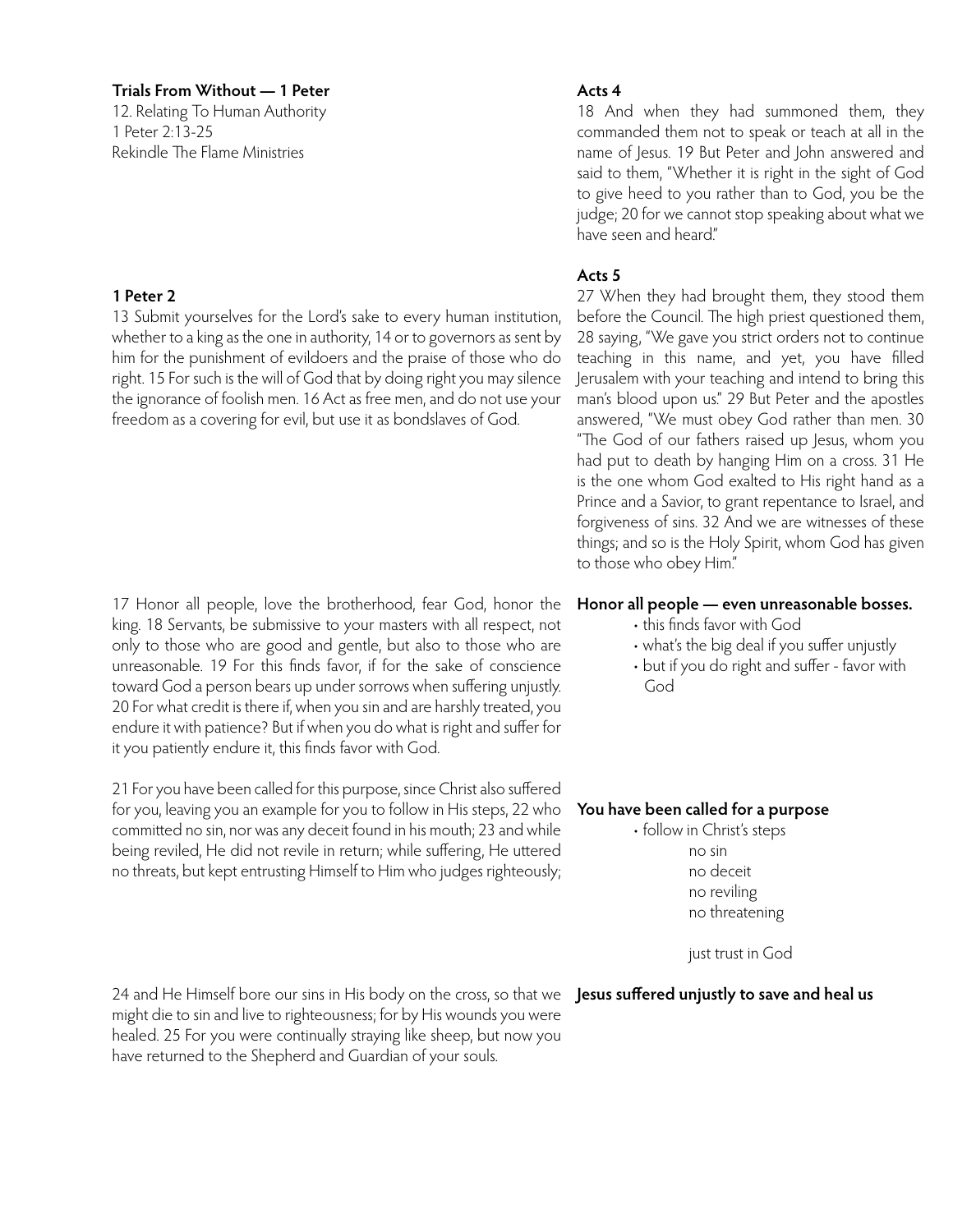13. The Empowered Wife 1 Peter 3:1-6 Rekindle The Flame Ministries

#### **1 Peter 3**

1 In the same way, you wives, be submissive to your own husbands so that even if any of them are disobedient to the word, they may be won without a word by the behavior of their wives, 2 as they observe your chaste and respectful behavior. 3 Your adornment must not be merely external — braiding the hair, and wearing gold jewelry, or putting on dresses; 4 but let it be the hidden person of the heart, with the imperishable quality of a gentle and quiet spirit, which is precious in the sight of God. 5 For in this way in former times the holy women also, who hoped in God, used to adorn themselves, being submissive to their own husbands; 6 just as Sarah obeyed Abraham, calling him lord, and you have become her children if you do what is right without being frightened by any fear.

Wives submit the way Jesus did

- A disobedient husband can be won without talking
- It'll be because of chaste and respectful behavior

Be externally beautiful

But let your true beauty be internal • gentle an fearless spirit

Sarah and Abraham are the supreme example

Twice he put her in harm's way and God protected

Trust God and have no fear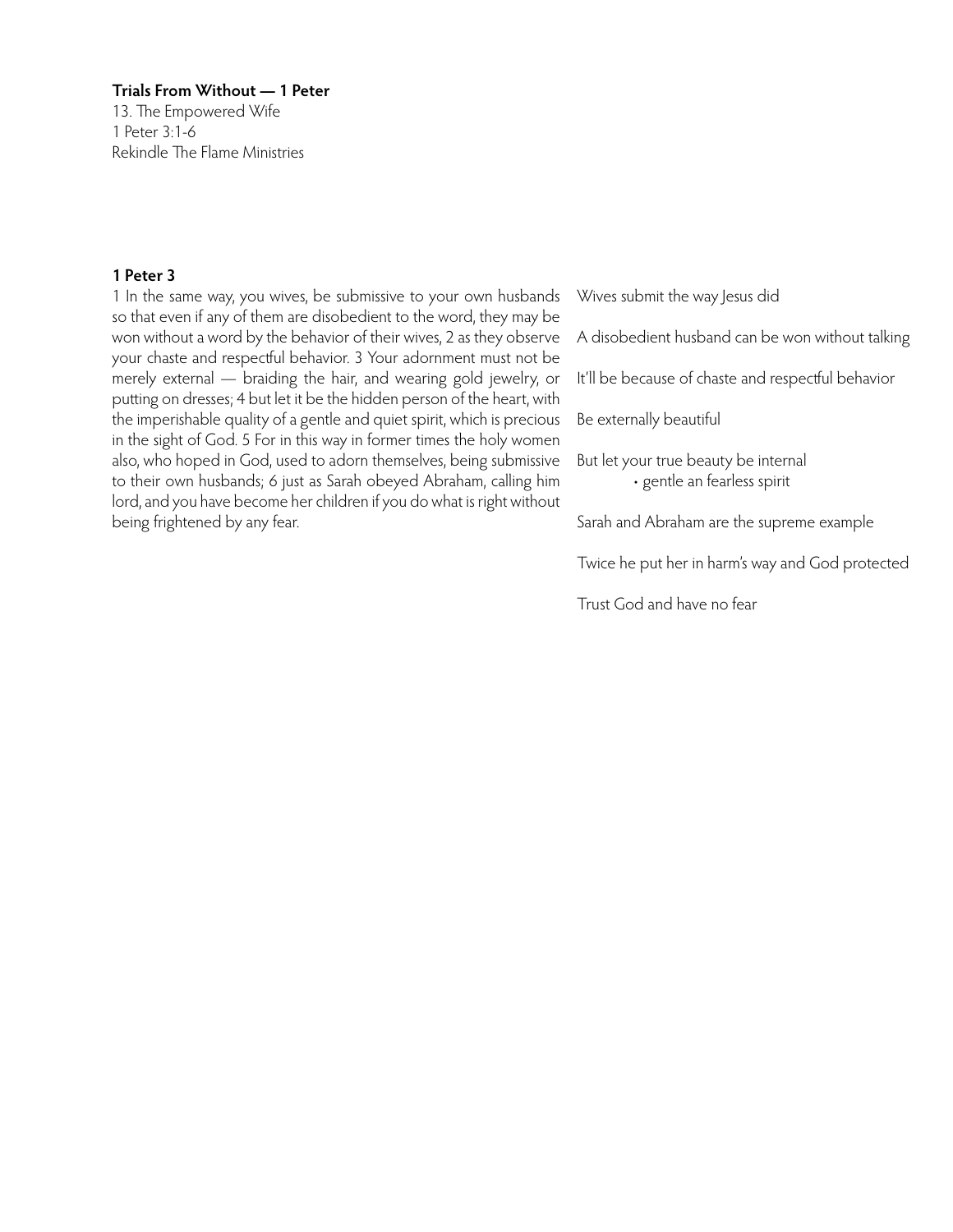14. An Empowered Husband 1 Peter 3:7 Rekindle The Flame Ministries

# **1 Peter 3**

7 You husbands in the same way, live with your wives in an **Husbands treat your wives understandingly** understanding way, as with someone weaker, since she is a woman; and show her honor as a fellow heir of the grace of life, so that your prayers will not be hindered.

• as if she is weaker

#### **Show her honor**

- as your equal in Christ
- she is your fellow heir
- don't have a hindered prayer life

#### **Galatians 3**

28 There is neither Jew nor Greek, there is neither slave nor free man, there is neither male nor female; for you are all one in Christ Jesus.

# **Ephesians 5**

25 Husbands, love your wives, just as Christ also loved the church and gave Himself up for her, 26 so that He might sanctify her, having cleansed her by the washing of water with the word, 27 that He might present to Himself the church in all her glory, having no spot or wrinkle or any such thing; but that she would be holy and blameless. 28 So husbands ought also to love their own wives as their own bodies. He who loves his own wife loves himself; 29 for no one ever hated his own flesh, but nourishes and cherishes it, just as Christ also does the church, 30 because we are members of His body. 31 For this reason a man shall leave his father and mother and shall be joined to his wife, and the two shall become one flesh 32 This mystery is great; but I am speaking with reference to Christ and the church. 33 Nevertheless, each individual among you also is to love his own wife even as himself, and the wife must see to it that she respects her husband.

# **Colossians 3**

18 Wives, be subject to your husbands, as is fitting in the Lord. 19 Husbands, love your wives and do not be embittered against them. 20 Children, be obedient to your parents in all things, for this is well-pleasing to the Lord. 21 Fathers, do not exasperate your children, so that they will not lose heart.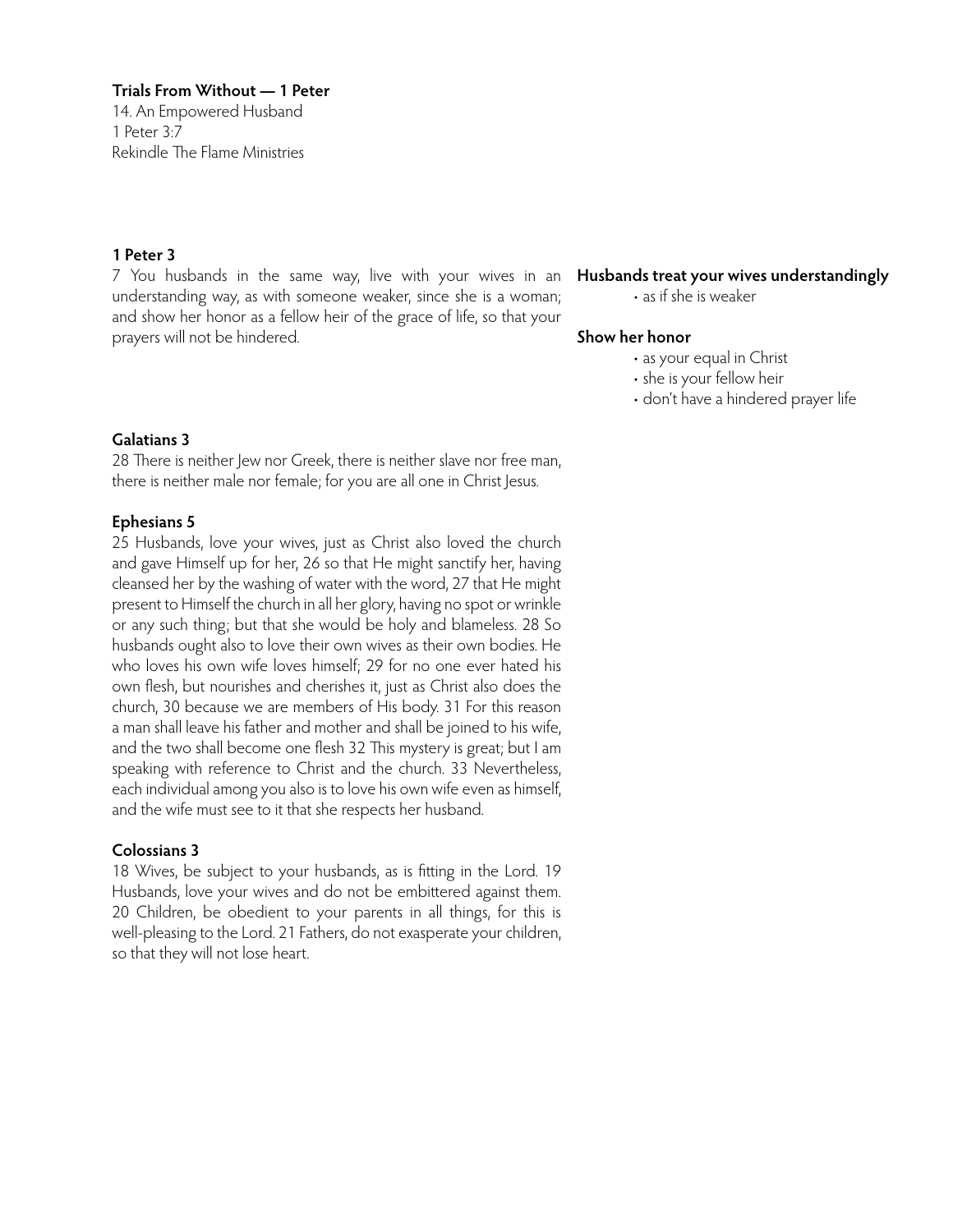15. The Defensible Life 1 Peter 3:8-17 Rekindle The Flame Ministries

#### **Psalm 34**

11 Come, you children, listen to me; I will teach you the fear of the LORD. 12 Who is the man who desires life and loves length of days that he may see good? 13 Keep your tongue from evil and your lips from speaking deceit. 14 Depart from evil and do good; seek peace and pursue it.

# **1 Peter 3**

8 To sum up, all of you be harmonious, sympathetic, brotherly, kindhearted, and humble in spirit; 9 not returning evil for evil or insult for insult, but giving a blessing instead; for you were called for the very purpose that you might inherit a blessing. 10 For, "The one who desires life, to love and see good days, must keep his tongue from evil and his lips from speaking deceit. 11 He must turn away from evil and do good; he must seek peace and pursue it. 12 For the eyes of the Lord are toward the righteous, and His ears attend to their prayer, but the face of the Lord is against those who do evil."

13 Who is there to harm you if you prove zealous for what is good? 14 But even if you should suffer for the sake of righteousness, you are blessed. And do not fear their intimidation, and do not be troubled, 15 but sanctify Christ as Lord in your hearts, always being ready to make a defense to everyone who asks you to give an account for the hope that is in you, yet with gentleness and reverence; 16 and keep a good conscience so that in the thing in which you are slandered, those who revile your good behavior in Christ will be put to shame. 17 For it is better, if God should will it so, that you suffer for doing what is right rather than for doing what is wrong.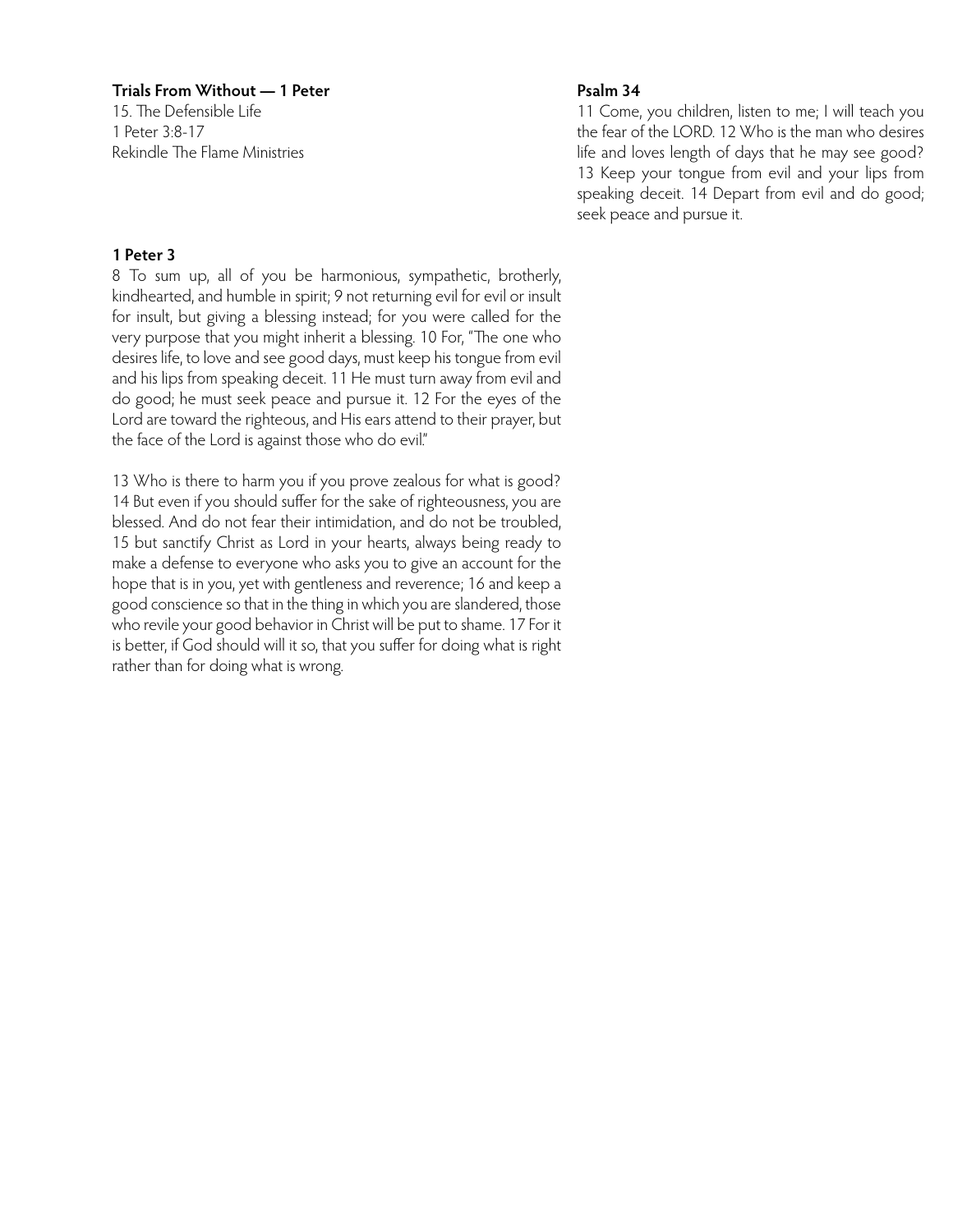**Trials From Without — 1 Peter** 16. Two Anchor Points 1 Peter 3:18-22 Rekindle The Flame Ministries

# **1 Peter 3**

18 For Christ also died for sins once for all, the just for the unjust, so that He might bring us to God, having been put to death in the flesh, but made alive in the spirit;

19 in which also He went and made proclamation to the spirits now in prison, 20 who once were disobedient, when the patience of God kept waiting in the days of Noah, during the construction of the ark,

in which a few, that is, eight persons, were brought safely through the water. 21 Corresponding to that, baptism now saves you — not the removal of dirt from the flesh, but an appeal to God for a good conscience — through the resurrection of Jesus Christ, 22 who is at the right hand of God, having gone into heaven, after angels and authorities and powers had been subjected to Him.

#### **1 Corinthians 15**

42 So also is the resurrection of the dead. It is sown a perishable body, it is raised an imperishable body; 43 it is sown in dishonor, it is raised in glory; it is sown in weakness, it is raised in power; 44 it is sown a natural body, it is raised a spiritual body. If there is a natural body, there is also a spiritual body. 45 So also it is written, "The first man, Adam, became a living soul." The last Adam became a life-giving spirit.

# **Genesis 6**

4 The Nephilim were on the earth in those days, and also afterward, when the sons of God came in to the daughters of men, and they bore children to them. Those were the mighty men who were of old, men of renown 5 Then the LORD saw that the wickedness of man was great on the earth, and that every intent of the thoughts of his heart was only evil continually. 6 The LORD was sorry that He had made man on the earth, and He was grieved in His heart. 7 The LORD said, "I will blot out man whom I have created from the face of the land, from man to animals to creeping things and to birds of the sky; for I am sorry that I have made them." 8 But Noah found favor in the eyes of the LORD.

#### **1. Anchor #1 is Jesus**

#### **2. Anchor #2 is Baptism**

#### **James 2**

20 But are you willing to recognize, you foolish fellow, that faith without works is useless? 21 Was not Abraham our father justified by works when he offered up Isaac his son on the altar? 22 You see that faith was working with his works, and as a result of the works, faith was perfected; 23 and the Scripture was fulfilled which says, "And Abraham believed God, and it was reckoned to him as righteousness," and he was called the friend of God. 24 You see that a man is justified by works and not by faith alone. 25 In the same way, was not Rahab the harlot also justified by works when she received the messengers and sent them out by another way? 26 For just as the body without the spirit is dead, so also faith without works is dead.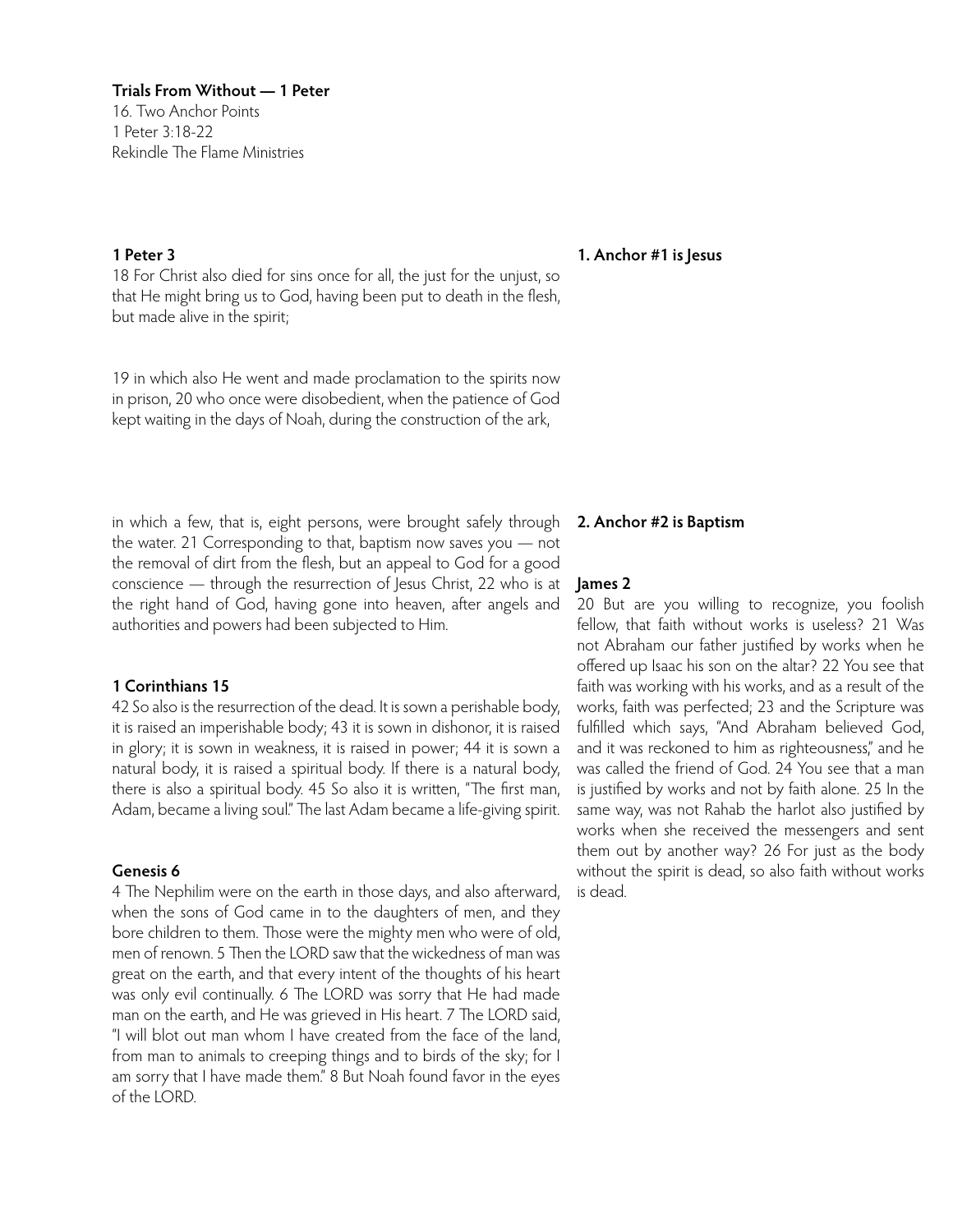17. The Blessed Result Of Suffering 1 Peter 4:1-6 Rekindle The Flame Ministries

#### **1 Peter 4**

1 Therefore, since Christ has suffered in the flesh, arm yourselves also with the same purpose, because he who has suffered in the flesh has ceased from sin, 2 so as to live the rest of the time in the flesh no longer for the lusts of men, but for the will of God.

#### **Ephesians 2**

3 For the time already past is sufficient for you to have carried out the desire of the Gentiles, having pursued a course of sensuality, lusts, drunkenness, carousing, drinking parties and abominable idolatries. 4 In all this, they are surprised that you do not run with them into the same excesses of dissipation, and they malign you; 5 but they will give account to Him who is ready to judge the living and the dead.

1 And you were dead in your trespasses and sins, 2 in which you formerly walked according to the course of this world, according to the prince of the power of the air, of the spirit that is now working in the sons of disobedience. 3 Among them we too all formerly lived in the lusts of our flesh, indulging the desires of the flesh and of the mind, and were by nature children of wrath, even as the rest.

4 But God, being rich in mercy, because of His great love with which He loved us, 5 even when we were dead in our transgressions, made us alive together with Christ (by grace you have been saved), 6 and raised us up with Him, and seated us with Him in the heavenly places in Christ Jesus, 7 so that in the ages to come He might show the surpassing riches of His grace in kindness toward us in Christ Jesus.

6 For the gospel has for this purpose been preached even to those who are dead, that though they are judged in the flesh as men, they may live in the spirit according to the will of God.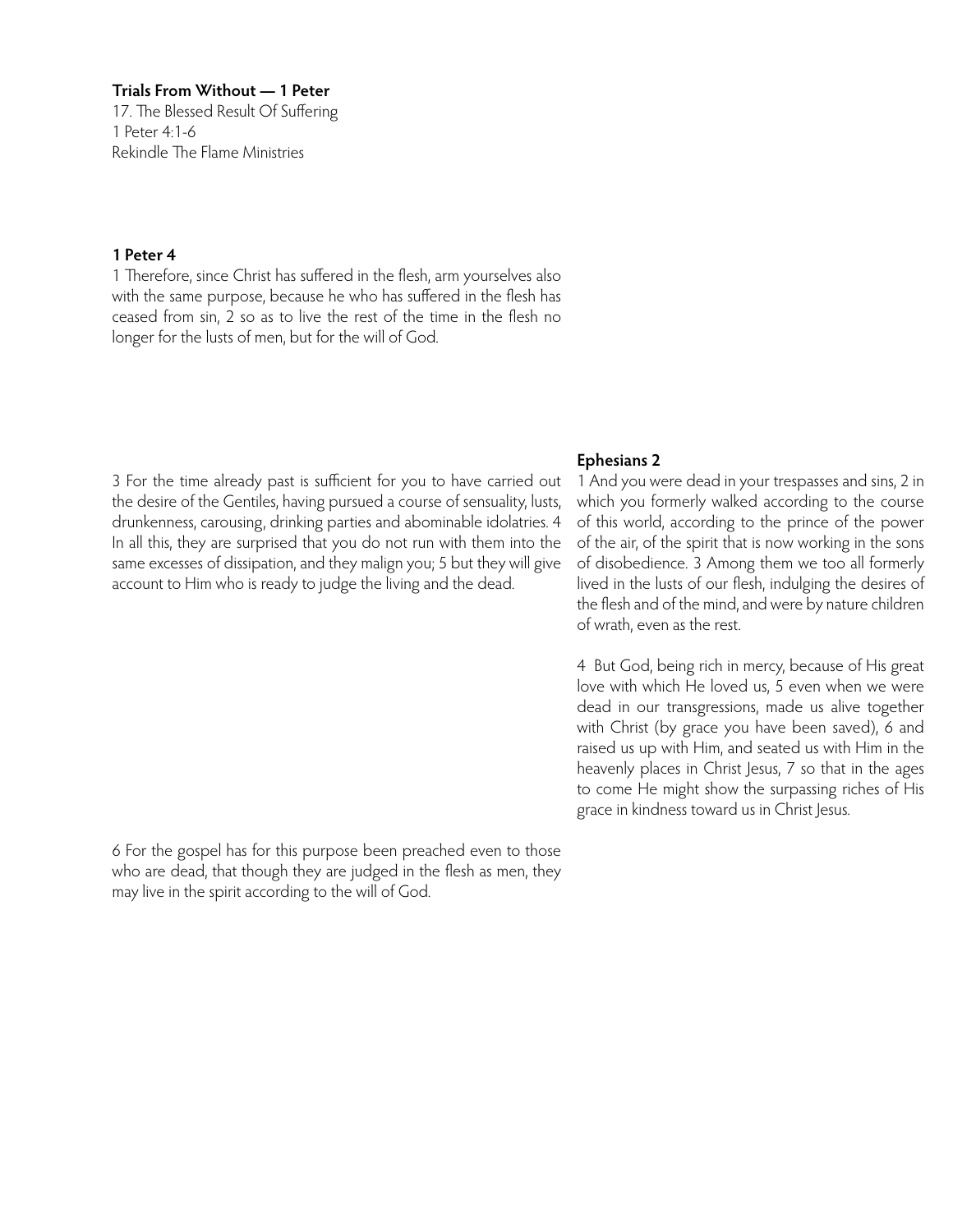18. Maintaining Strong Fellowship 1 Peter 4:7-11 Rekindle The Flame Ministries

#### **1 Peter 4**

7 The end of all things is near; therefore, be of sound judgment and sober spirit for the purpose of prayer.

# 8 Above all, keep fervent in your love for one another, because love covers a multitude of sins. 9 Be hospitable to one another without complaint. 10 As each one has received a special gift, employ it in serving one another as good stewards of the manifold grace of God.

11 Whoever speaks, is to do so as one who is speaking the utterances of God; whoever serves is to do so as one who is serving by the strength which God supplies; so that in all things God may be glorified through Jesus Christ, to whom belongs the glory and dominion forever and ever. Amen.

# **1 Corinthians 15**

32 If from human motives I fought with wild beasts at Ephesus, what does it profit me? If the dead are not raised, let us eat and drink, for tomorrow we die. 33 Do not be deceived: "Bad company corrupts good morals." 34 Become sober-minded as you ought, and stop sinning; for some have no knowledge of God. I speak this to your shame.

# **John 13**

34 A new commandment I give to you, that you love one another, even as I have loved you, that you also love one another. 35 By this all men will know that you are My disciples, if you have love for one another.

#### **Romans 12 (motivational gifts)**

9 Let love be without hypocrisy. Abhor what is evil; cling to what is good. 10 Be devoted to one another in brotherly love; give preference to one another in honor; 11 not lagging behind in diligence, fervent in spirit, serving the Lord; 12 rejoicing in hope, persevering in tribulation, devoted to prayer, 13 contributing to the needs of the saints, practicing hospitality. 14 Bless those who persecute you; bless and do not curse. 15 Rejoice with those who rejoice, and weep with those who weep. 16 Be of the same mind toward one another; do not be haughty in mind, but associate with the lowly. Do not be wise in your own estimation. 17 Never pay back evil for evil to anyone. Respect what is right in the sight of all men. 18 If possible, so far as it depends on you, be at peace with all men. 19 Never take your own revenge, beloved, but leave room for the wrath of God, for it is written, "Vengeance is Mine, I will repay," says the Lord. 20 "But if your enemy is hungry, feed him, and if he is thirsty, give him a drink; for in so doing you will heap burning coals on his head." 21 Do not be overcome by evil, but overcome evil with good.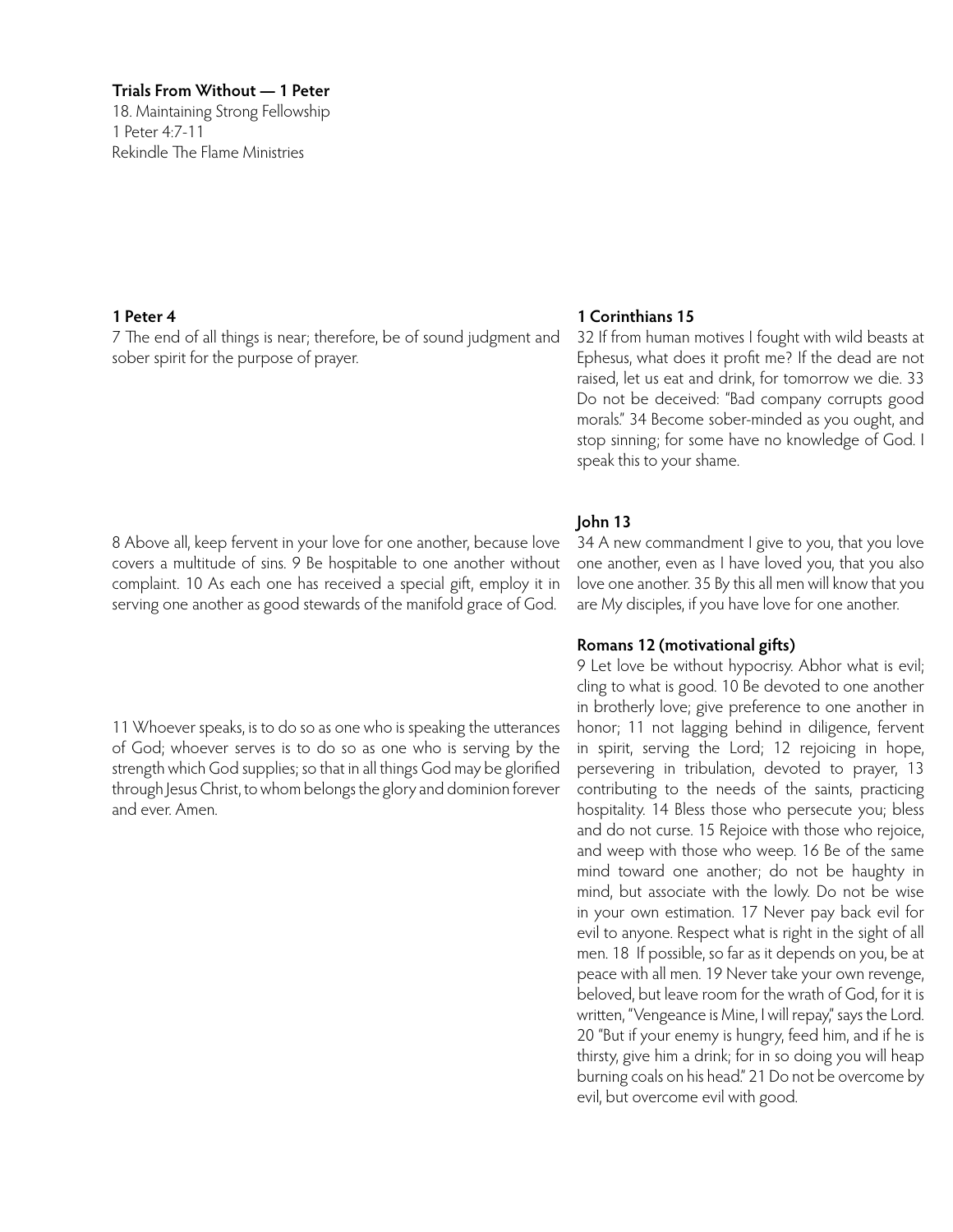19. Triumphing Over Suffering 1 Peter 4:12-19 Rekindle The Flame Ministries

#### **1 Peter 4**

12 Beloved, do not be surprised at the fiery ordeal among you, which comes upon you for your testing, as though some strange thing were happening to you; 13 but to the degree that you share the sufferings of Christ, keep on rejoicing, so that also at the revelation of His glory you may rejoice with exultation. 14 If you are reviled for the name of Christ, you are blessed, because the Spirit of glory and of God rests on you.

15 Make sure that none of you suffers as a murderer, or thief, or evildoer, or a troublesome meddler; 16 but if anyone suffers as a Christian, he is not to be ashamed, but is to glorify God in this name.

17 For it is time for judgment to begin with the household of God; and if it begins with us first, what will be the outcome for those who do not obey the gospel of God? 18 And if it is with difficulty that the righteous is saved, what will become of the godless man and the sinner?

19 Therefore, those also who suffer according to the will of God shall entrust their souls to a faithful Creator in doing what is right.

# **2 Corinthians 4**

7 But we have this treasure in earthen vessels, so that the surpassing greatness of the power will be of God and not from ourselves; 8 we are afflicted in every way, but not crushed; perplexed, but not despairing; 9 persecuted, but not forsaken; struck down, but not destroyed; 10 always carrying about in the body the dying of Jesus, so that the life of Jesus also may be manifested in our body. 11 For we who live are constantly being delivered over to death for Jesus' sake, so that the life of Jesus also may be manifested in our mortal flesh.

# **2 Corinthians 4**

16 Therefore we do not lose heart, but though our outer man is decaying, yet our inner man is being renewed day by day. 17 For momentary, light affliction is producing for us an eternal weight of glory far beyond all comparison, 18 while we look not at the things which are seen, but at the things which are not seen; for the things which are seen are temporal, but the things which are not seen are eternal.

# **Matthew 10**

24 A disciple is not above his teacher, nor a slave above his master. 25 It is enough for the disciple that he become like his teacher, and the slave like his master. If they have called the head of the house Beelzebul, how much more will they malign the members of his household! 26 Therefore do not fear them, for there is nothing concealed that will not be revealed, or hidden that will not be known. 27 What I tell you in the darkness, speak in the light; and what you hear whispered in your ear, proclaim upon the housetops. 28 Do not fear those who kill the body but are unable to kill the soul; but rather fear Him who is able to destroy both soul and body in hell. 29 Are not two sparrows sold for a cent? And yet not one of them will fall to the ground apart from your Father. 30 but the very hairs of your head are all numbered. 31 So do not fear; you are more valuable than many sparrows. 32 Therefore everyone who confesses Me before men, I will also confess him before My Father who is in heaven. 33 But whoever denies Me before men, I will also deny him before My Father who is in heaven. 34 Do not think that I came to bring peace on the earth; I did not come to bring peace, but a sword.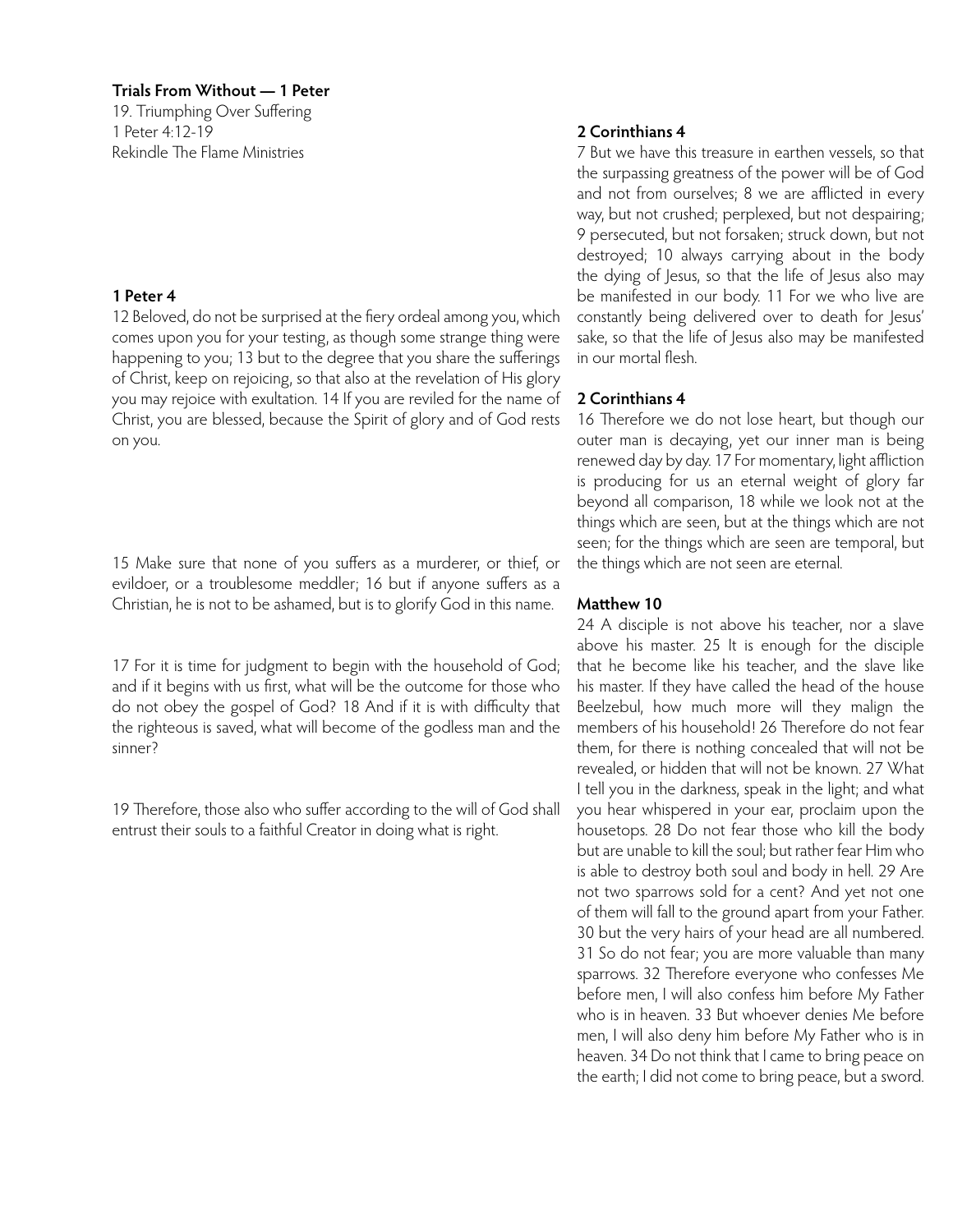20. Pastor and People Relationships 1 Peter 5:1-7 Rekindle The Flame Ministries

# **1 Peter 5**

1 Therefore, I exhort the elders among you, as your fellow elder and witness of the sufferings of Christ, and a partaker also of the glory that is to be revealed, 2 shepherd the flock of God among you, exercising oversight not under compulsion, but voluntarily, according to the will of God; and not for sordid gain, but with eagerness; 3 nor yet as lording it over those allotted to your charge, but proving to be examples to the flock. 4 And when the Chief Shepherd appears, you will receive the unfading crown of glory.

5 You younger men, likewise, be subject to your elders; and all of **2. Everyone be hhumble toward each other** you, clothe yourselves with humility toward one another, for God is opposed to the proud, but gives grace to the humble.

6 Therefore humble yourselves under the mighty hand of God, that **3. Leave your advancement up to God** He may exalt you at the proper time, 7 casting all your anxiety on Him, because He cares for you.

#### **Hebrews 13**

7 Remember those who led you, who spoke the word of God to you; and considering the result of their conduct, imitate their faith. 17 Obey your leaders and submit to them, for they keep watch over your souls as those who will give an account. Let them do this with joy and not with grief, for this would be unprofitable for you.

#### **1. Shepherds, not cowboys**

- gladly according to God's will
- not money motivated
- eagerly
- not over-lording
- set the example
- there is a crown to be won

• His timing will be right • roll your anxiety over on to Him regarding timing regarding assignment

# **1 Corinthians 3**

10 According to the grace of God which was given to me, like a wise master builder I laid a foundation, and another is building on it. But each man must be careful how he builds on it. 11 For no man can lay a foundation other than the one which is laid, which is Jesus Christ. 12 Now if any man builds on the foundation with gold, silver, precious stones, wood, hay, straw, 13 each man's work will become evident; for the day will show it because it is to be revealed with fire, and the fire itself will test the quality of each man's work. 14 If any man's work which he has built on it remains, he will receive a reward. 15 If any man's work is burned up, he will suffer loss; but he himself will be saved, yet so as through fire. 16 Do you not know that you are a temple of God and that the Spirit of God dwells in you? 17 If any man destroys the temple of God, God will destroy him, for the temple of God is holy, and that is what you are.